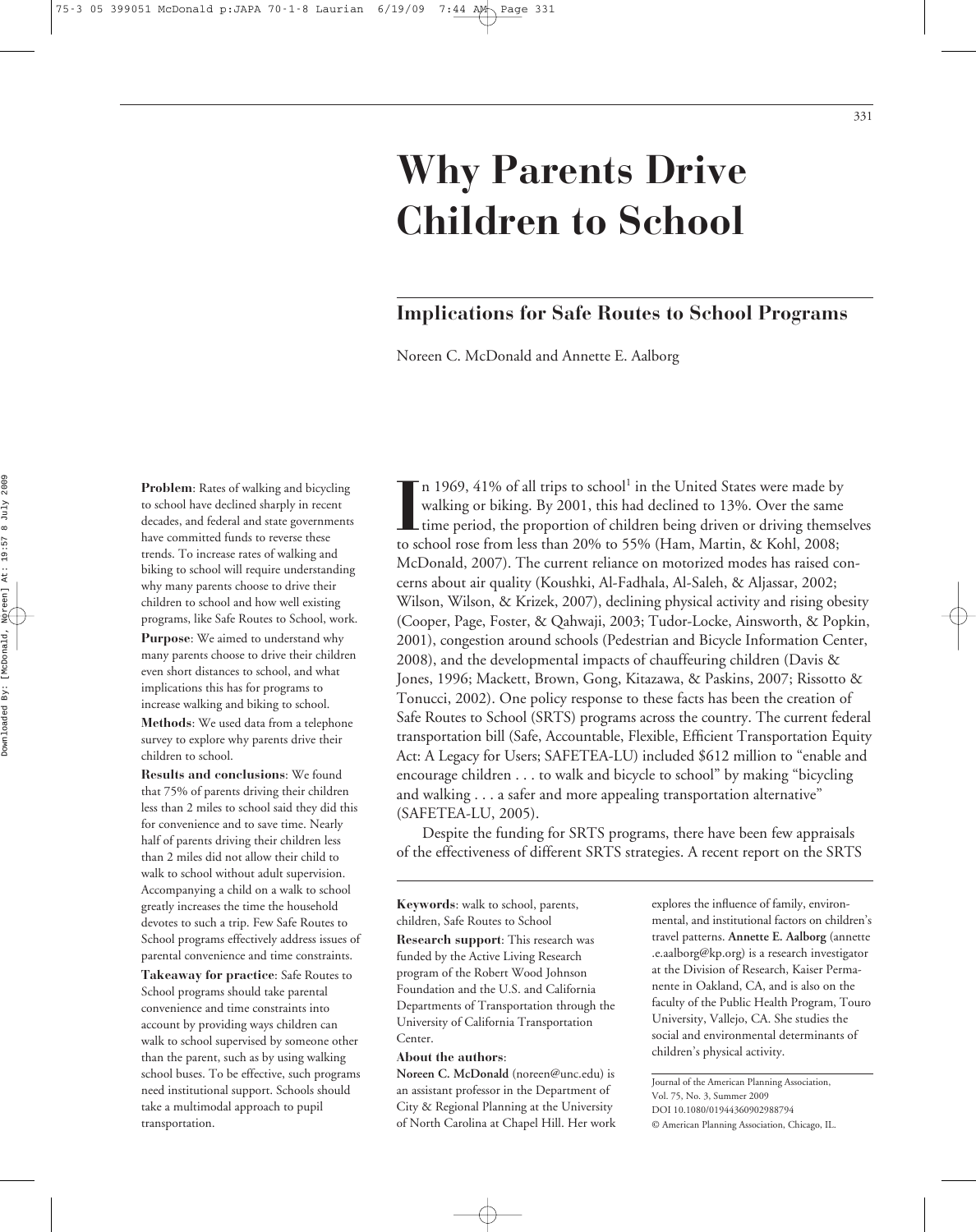program by the Government Accountability Office identified a need for a comprehensive evaluation to establish the effectiveness of the program (Government Accountability Office, 2008). The few evaluations that exist provide some evidence of increased walking and biking in places that receive SRTS funding. However, these studies had small sample sizes or lacked controlled comparisons (Boarnet, Anderson, Day, McMillan, & Alfonzo, 2005; Boarnet, Day, Anderson, McMillan, & Alfonzo, 2005; Staunton, Hubsmith, & Kallins, 2003).

Absent rigorous program evaluations showing what works and what does not, SRTS advocates and planners rely on assumptions about what will motivate children to walk and bike to school more frequently. For example, an underlying tenet of the SRTS program is that more children will walk and bike to school if traffic safety along the route to school improves. This is not unreasonable, since parents in the United States and United Kingdom identify traffic danger as a major barrier to walking or biking to school (Dellinger & Staunton, 2002; Hillman, Adams, & Whitelegg, 1990; Martin & Carlson, 2005), but removing this barrier may not be sufficient. When parents are instead asked why they drive their children to school, they rarely cite traffic danger as the primary reason. Instead, studies in England (Bradshaw, 1995; Joshi & MacLean, 1995) have found convenience and parents' desire to spend time with children as the primary reasons they drive them to school. Other researchers have documented a sharp decline in parents' willingness to let children travel without adult supervision (Hillman et al., 1990; O'Brien, Jones, Sloan, & Rustin, 2000). These reasons for driving children to school will be unaffected by infrastructure improvements funded through SRTS.

To increase walking and bicycling rates, some children who are now driven to school will have to switch to traveling on foot or bike. We address the lack of knowledge about what would cause more children to walk and bicycle to school by evaluating why parents living within 2 miles of their children's schools drive their children to school. We also discuss the equity implications of increasing rates of walking and bicycling to school instead of improving safety for those children who currently walk and bicycle to school.

# **Background**

As noted above, the most recent federal transportation bill, SAFETEA-LU (2005), included \$612 million for a federal SRTS program in the 50 states and the District of Columbia. Under this legislation, each state receives federal money in proportion to the number of children enrolled in elementary and middle schools (kindergarten through eighth grade). The goals of the program are:

- 1. to enable and encourage children, including those with disabilities, to walk and bicycle to school;
- 2. to make bicycling and walking to school a safer and more appealing transportation alternative, thereby encouraging a healthy and active lifestyle from an early age; and
- 3. to facilitate the planning, development, and implementation of projects and activities that will improve safety and reduce traffic, fuel consumption, and air pollution in the vicinity of [elementary and middle] schools (SAFETEA-LU, 2005, n.p.).

These federal funds, which do not require a state match, may be used for infrastructure (70–90%) and noninfrastructure (10–30%) projects within 2 miles of a school. Infrastructure projects include constructing sidewalks, bike lanes, trails, and well-marked intersections as well as calming traffic near schools. Noninfrastructure projects include marketing campaigns, safety education, student incentives, and funding for training, volunteers, and managers of SRTS programs (Federal Highway Administration, n.d.).

# **The Policy Problem: The Current State of Walking and Biking**

Although the overall rates of walking and biking in the United States are low, many children walk to school when they live nearby. Among children in kindergarten through eighth grade, 53% of those living less than 1 mile from school and 36% of those living less than 2 miles from school reached school on foot or bike in 2001. <sup>2</sup> However, only 40% of children in kindergarten through eighth grade lived within 2 miles of their schools, which is the area targeted for investment by the SRTS program. This means that SRTS funds can be used (a) to improve pedestrian safety for the approximately 14% of all children in kindergarten through eighth grade who live within 2 miles of school and currently walk or bike, or (b) to encourage the 18% of all children in kindergarten through eighth grade who live within 2 miles of school and currently arrive by private car to switch to walking or biking.

## **Research on SRTS Program Effectiveness**

Despite claims that SRTS programs increase walking and biking to school, decrease congestion near schools, increase physical activity, and decrease air pollution, these programs have not been much evaluated. A recent Government Accounability Office report on the SRTS program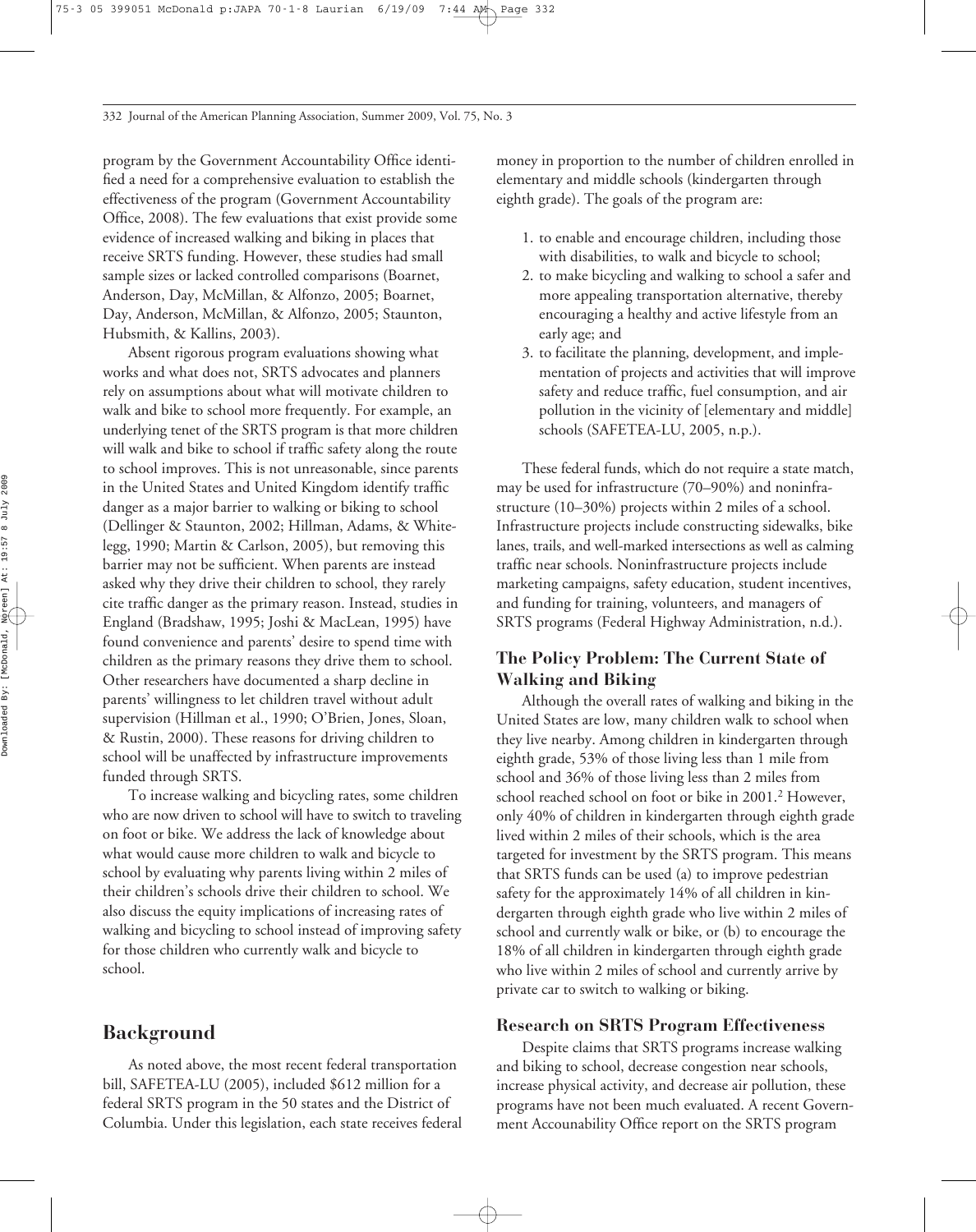called for evaluating the program rigorously across a range of outcomes including "safety benefits, behavioral changes, . . . improved student health, improved air quality, decreased traffic congestion and others" (Government Accountability Office, 2008, p. 4). Part of the reason for the lack of evaluation is that federal funding is relatively new and there has been limited time to monitor outcomes. However, California and some other states have longer histories because they had state-funded SRTS programs and early pilot projects. Most of the evaluations of these projects have been positive, but some have had methodological flaws.

Marin County, CA, has one of the oldest SRTS programs in the country, established in 2000 with local funds and a grant from National Highway Traffic Safety Administration. The program subsequently received funds from the Marin County Congestion Management Agency and the Bay Area Air Quality Management District and now has ongoing support through a transportation sales tax measure (Marin County Bicycle Coalition, 2008). An evaluation of this program reported that between the fall of 2000 and the spring of 2002, walking increased 64%, biking increased 114%, and auto trips to take a single child to school fell 39% (Staunton et al., 2003). However, data from schools participating in the Marin SRTS program from 2000 to 2005 showed that walking and biking increased between fall and spring of each school year, but gave no evidence of an upward trajectory in walking or biking over the time period as a whole (Nelson\Nygaard Consulting Associates, 2004, 2005; Staunton et al., 2003). Because no control schools were included in the analysis and because the surveyed schools changed year to year, it is difficult to separate program effects from seasonal variation.

Downloaded By: [McDonald, Noreen] At: 19:57 8 July 2009

Research at 10 California elementary schools that received SRTS infrastructure improvements found that 15% of parents whose children passed the SRTS projects reported their children walked more after project completion. Among students who did not pass such projects, only 4% reported more frequent walking. However, because the study relied on parental recall and evaluation of past behavior, it is unclear whether there was any measurable change in the overall percentage of children walking and biking to the study sites before and after the SRTS intervention (Boarnet, Anderson, et al., 2005). At eight of the schools, researchers counted more children walking near the infrastructure improvements after the SRTS projects were completed (Boarnet, Day, et al., 2005). However, they did not count walkers along control routes, making it unclear whether the increases were entirely attributable to the SRTS improvements. Researchers also found significant increases in the proportion of vehicles yielding to pedestrians after traffic signal improvement projects at two of the schools.

Effects on vehicle speed were inconsistent. At four of the five schools that implemented sidewalk gap closure projects, researchers found highly significant reductions in the percentage of children walking in the street. These results suggest that infrastructure improvements can modify travel behavior, but the researchers were unable to link investments to changes in the overall proportion of students walking and biking to school.

Few studies have looked at how SRTS affects injuries. In a study of 125 improvements funded by the California SRTS program, Orenstein, Gutierrez, Rice, Cooper, and Ragland (2007) found no difference in the number of injured child pedestrians between areas near SRTS improvements and areas that did not receive any improvements. The authors argued that because more children are walking in areas near SRTS improvements, these results actually show that the injury rate is lower in areas that receive infrastructure improvements. Unfortunately, no data on walking and biking exposure were collected for the study areas and therefore this assertion is untestable.

## **Data**

We studied children between the ages of 10 and 14 living in the San Francisco Bay Area by surveying their parents. We chose this age group because previous research found that children in the United States begin to travel independently around the age of 10, meaning children of this age might be allowed to walk or bike to school (Matthews, 1992). We chose the study area by selecting zip codes in Oakland, Berkeley, Albany, and Richmond, CA, with walkable built environments, defined as the presence of gridded streets, sidewalks, and flat topography (Cervero & Duncan, 2003; Handy, 2005). From zip codes with the appropriate environmental conditions, we selected nine that were economically and racially diverse. Previous research had also shown that walking to school in this area was relatively common (McDonald, Librera, & Deakin, 2004).

We drew our sample from the Kaiser Permanente Northern California membership database. Trained staff from the Kaiser Permanente Division of Research conducted interviews in Spanish and English. Kaiser Permanente provides health services for approximately one in five residents of the study area, and previous research has shown that these Kaiser Permanente members are representative of the population (Gordon, 2006; Krieger, 1992). After randomly choosing members aged 10 to 14 living in selected zip codes, Kaiser Permanente staff mailed a letter informing parents about the study and allowing them to choose not to participate. Two weeks after sending out the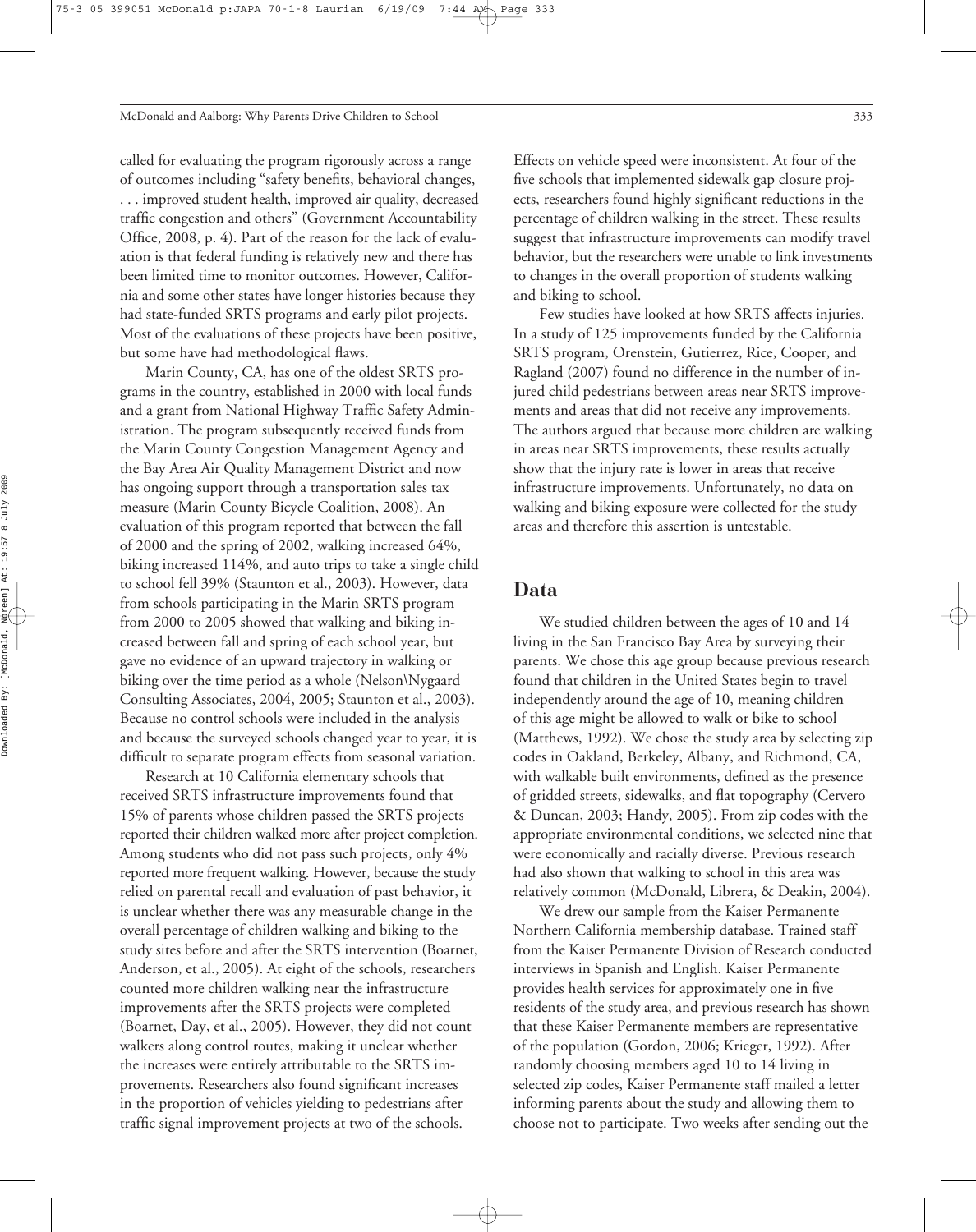letters, Kaiser research staff contacted parents to schedule phone interviews.

Between August 2006 and May 2007, the Kaiser Permanente staff attempted to contact 1,637 potential respondents and conducted 432 interviews. Of the contacts attempted, 311 parents refused to participate or spoke a language other than Spanish or English; 534 did not answer the phone after six attempts; and 360 were not eligible due to incorrect or disconnected phone numbers. This equates to a raw response rate of 26% and a response rate of 34% after adjusting for ineligible households. The cooperation rate among reachable households was 58%. For this analysis, we only include respondents with valid home and school addresses, which allow us to measure each child's distance to school along the street network. The final sample size was 403 parents.

The survey asked respondents how their children traveled to and from school, with whom they traveled, and why they were driven or escorted. We adapted questions from the National Household Travel Survey (U.S. Department of Transportation, 2004) and instruments developed by Hillman et al. (1990). We assessed reasons for driving children to school by asking "Why is [child's name] driven to school?" and allowing parents to give open-ended responses, which interviewers coded into categories defined during pretesting. Parents were allowed to give multiple reasons; however, the majority gave one response. We also collected basic demographic information on household structure, parental work and commute patterns, the child's age, the child's race, household vehicle ownership, and income.

Previous research has shown that school travel varies significantly with age and race (McDonald, 2008b). Thus, we standardized all results to the overall study totals by age (in single-year categories from 10 to 14) and race (non-Hispanic White, non-Hispanic Black, non-Hispanic Asian/ Pacific islander, Hispanic, multiracial/other/missing) to control for these sources of variation.

The study population was equally divided between boys and girls and approximately one fifth of the children were in each age category (see Table 1). Racial and ethnic diversity was high, with nearly one third of the sample selfidentifying as Hispanic and 15% as non-Hispanic Black. Approximately one quarter of the children came from households making under \$40,000 per year, and just over one third from households making more than \$80,000. As expected, children participating in this study lived much closer to their school than the national average, with about 40% living less than 1 mile from school (Ham et al., 2008). This reflects the relatively high density of schools and students in the study area.

|                                | Percentage<br>of survey<br>respondents | Percentage of<br>study area <sup>a</sup><br>children aged<br>10 through 14<br>(Census 2000) |
|--------------------------------|----------------------------------------|---------------------------------------------------------------------------------------------|
| Child's sex $(n = 378)$        |                                        |                                                                                             |
| Male                           | 49.7                                   | 50.8                                                                                        |
| Female                         | 50.3                                   | 49.2                                                                                        |
| Child's age $(n = 394)$        |                                        |                                                                                             |
| $\leq 10$                      | 19.3                                   | 21.8                                                                                        |
| 11                             | 20.1                                   | 20.6                                                                                        |
| 12                             | 20.3                                   | 20.2                                                                                        |
| 13                             | 20.1                                   | 18.9                                                                                        |
| $\geq$ 14                      | 20.3                                   | 18.4                                                                                        |
| Child's race $(n = 394)$       |                                        |                                                                                             |
| Non-Hispanic White             | 29.2                                   | 28.5                                                                                        |
| Non-Hispanic Black             | 15.2                                   | 23.9                                                                                        |
| Non-Hispanic Asian/            |                                        |                                                                                             |
| Pacific Islander               | 10.2                                   | 22.0                                                                                        |
| Hispanic                       | 32.7                                   | 20.9                                                                                        |
| Multiracial/other              | 12.7                                   | 4.7                                                                                         |
| Household income $(n = 380)$   |                                        |                                                                                             |
| < \$40,000                     | 25.8                                   | $\mathbf b$                                                                                 |
| \$40,000-80,000                | 36.6                                   | $\mathbf b$                                                                                 |
| > \$80,000                     | 37.6                                   | h                                                                                           |
| Distance to school $(n = 401)$ |                                        |                                                                                             |
| $\leq$ 1 mile                  | 41.7                                   |                                                                                             |
| $1-2$ miles                    | 27.2                                   |                                                                                             |
| $2-3$ miles                    | 11.0                                   |                                                                                             |
| >3 miles                       | 20.2                                   |                                                                                             |

Notes:

a. In zip codes that were part of the study area.

b. Census income categories did not match our survey after we adjusted for inflation.

# **How Are Children Getting To and From School?**

The largest proportion of students, 46%, was driven to school (see Figure 1). Nearly 30% of students walked to school. The walkers were equally likely to be escorted by their parents, to travel with friends or siblings, or to walk to school by themselves. Approximately 10% of students used public transit to reach school. About half of these students were unaccompanied, while the remainder traveled with their parents, siblings, or friends. Most schools in our study area do not provide school bus service, and this is reflected in the small proportion of students reporting that

Table 1. Characteristics of survey respondents versus those of the study area children aged 10 through 14.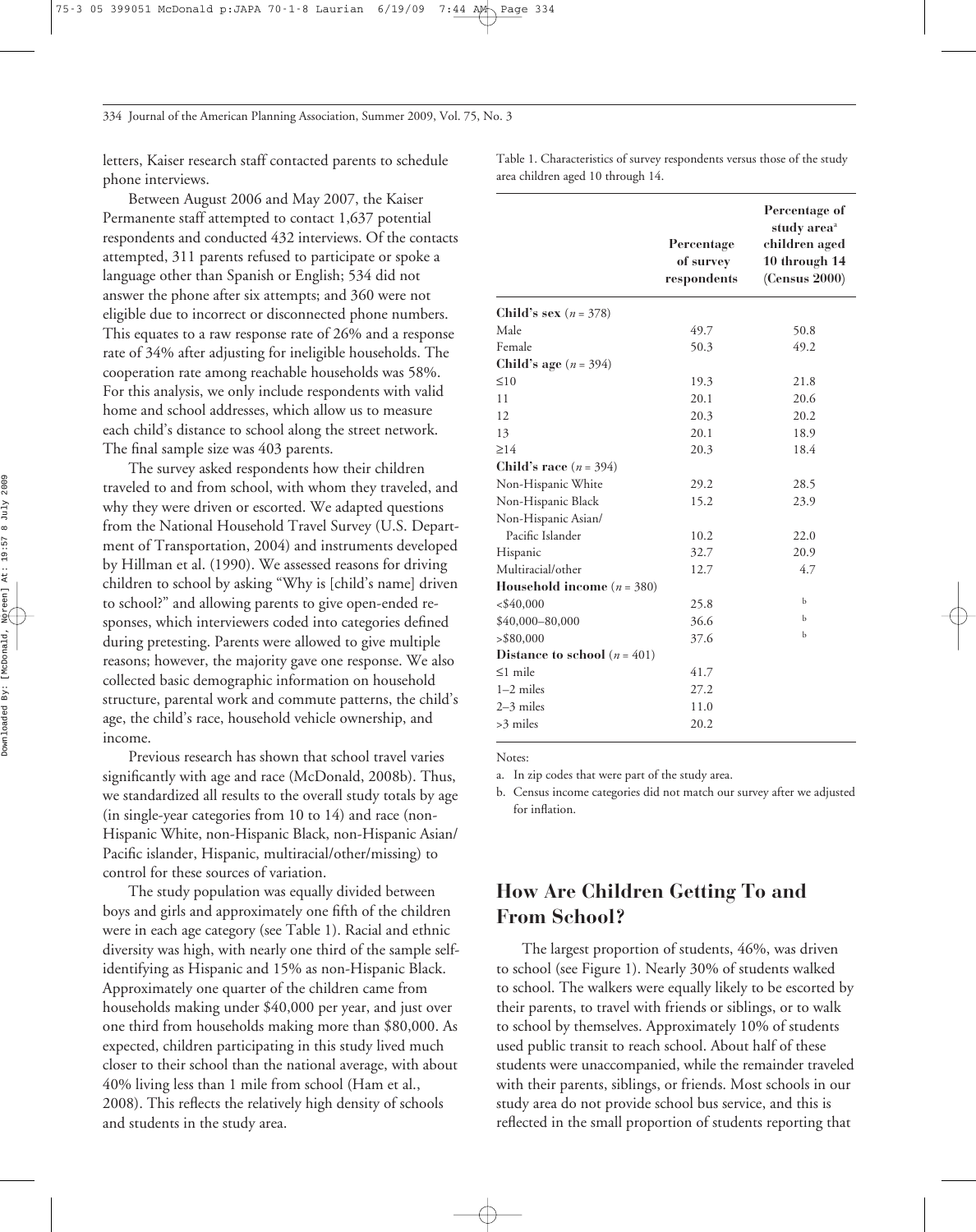



Downloaded By: [McDonald, Noreen] At: 19:57 8 July 2009

Figure 1. Travel mode and escort for trips to and from school.

they ride school buses. Nationally, 35% of all schoolchildren ride school buses, but the share is much smaller in California since Proposition 13 reduced education funding (Ham et al., 2008; Surface Transportation Policy Project, Transportation and Land Use Coalition, & Latino Issue Forum, 2003). This may become more common across the country as school budgets tighten and districts cut transportation funding (de Vise, 2008).

Mode and escort patterns were different as students travelled home from school in the afternoon. Fewer students were driven by their parents in the afternoon and more walked home with friends or siblings. The difficulty of coordinating school and work schedules in the afternoon

likely explains this mode shift and is consistent with what has been found in other studies (Schlossberg, Greene, Paulsen, Johnson, & Parker, 2006; Vovsha & Petersen, 2005; Yarlagadda & Srinivasan, 2008).

For trips under 2 miles, 42% of children in our study walked or biked to school, a rate comparable to the overall U.S. average for this distance. But this masks the strong negative correlation between walking to school and distance (see Figure 2). Approximately three fourths of children living less than one half mile from school walked or biked. This declined to 18% for trips of between 1 mile and 1.5 miles. This decline reflects the relative time advantage of autos as trip distance increases and is consistent with previous research highlighting the importance of distance (McDonald, 2008a; McMillan, 2007; Schlossberg et al., 2006; Yarlagadda & Srinivasan, 2008). Children were accompanied by a parent for one out of three walking trips in our study. For these trips, the time costs of school travel depend not only on the child's travel time, but also on the parent's travel time. On walking trips, the parent usually must travel the full distance both ways, potentially taking twice the time. For auto trips, many parents save time by coordinating school drop-off with their own work trips.

# **Why Are Children Driven to School?**

Increasing the proportion of children walking to school, which is a goal of the SRTS program, requires changing the behavior of children who are currently driven to school but live close enough to walk. To assess the barriers to



Figure 2. Mode shares to school by network distance to school.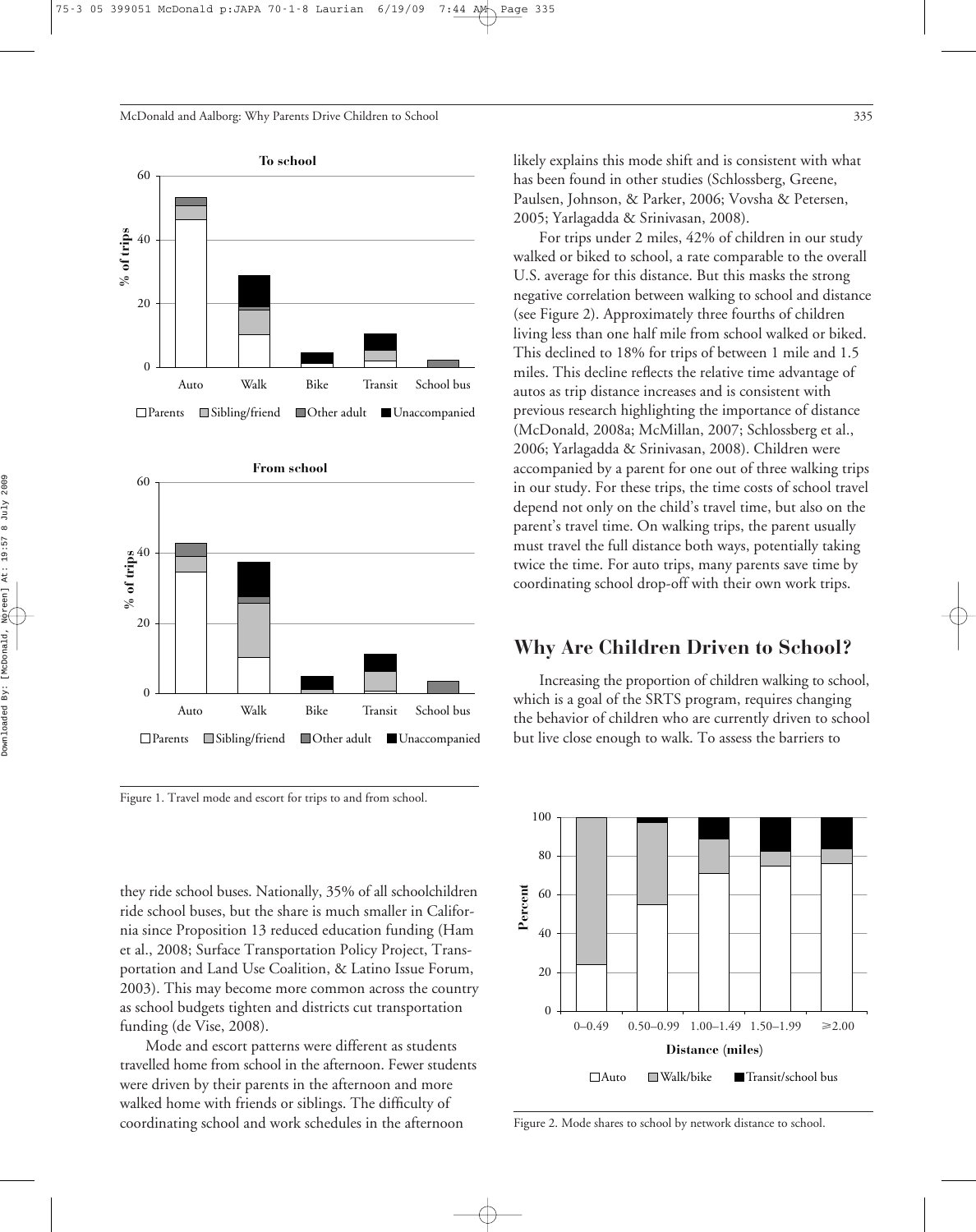changing mode, we asked parents why they drove their child to school and whether they allowed their child to walk to school without adult supervision. Parents' reasons for driving their children fell into two main categories: convenience and safety (see Figure 3).

About 75% of parents driving their children less than 2 miles to school cited convenience as a reason. Their responses emphasized the relative time advantage of driving over walking. For example, some parents reported "we save 5–10 minutes driving" and "parents running late." Others said the school was too far away, another way of indicating that the time costs of walking outweighed the costs of driving, and that walking was not in their choice set. Many parents dropped off their children on their way to work, presumably saving time over walking their child to school, walking home, and then driving to work. Of the group driving for convenience reasons, 46% did not allow their children to walk without adult supervision.

Just over 30% of parents living within 2 miles of school reported safety as a reason they drove their child to school. These parents reported much greater concern about danger to their children from strangers than they did about traffic concerns, and 75% did not allow their children to walk to school without adult supervision. In fact, many of these 10 to 14 year olds were not allowed to leave their homes without adult supervision. Previous research on

barriers to walking has found that traffic concerns were more prominent (Martin & Carlson, 2005). Our results likely reflect our study area, located in first-ring suburbs where some neighborhoods have high crime rates.

# **Implications for Safe Routes to School Programs**

To increase walking and biking to school in this country, children living near school must switch from travelling in autos to travelling on foot or by bike. This can be accomplished only by changing the behavior of children who are currently driven walkable distances. We found that many parents would not allow their 10- to 14-year-old children to walk to school on their own, and did not want to take the time to accompany their children to school.

Half of the parents who drove their children less than 2 miles to school did not allow them to walk without adult supervision (see Figure 4). To change the behavior of this group, SRTS interventions would have to provide supervision on the walk to school or radically change parents' opinions about their children traveling without supervision. Public policy is better suited to the former alternative. Supervision programs also directly address concerns about encountering strangers and make walking more convenient



Figure 3. Reasons respondents gave for driving children less than 2 miles to school.

Note: Multiple responses were allowed, so the total does not sum to 100%.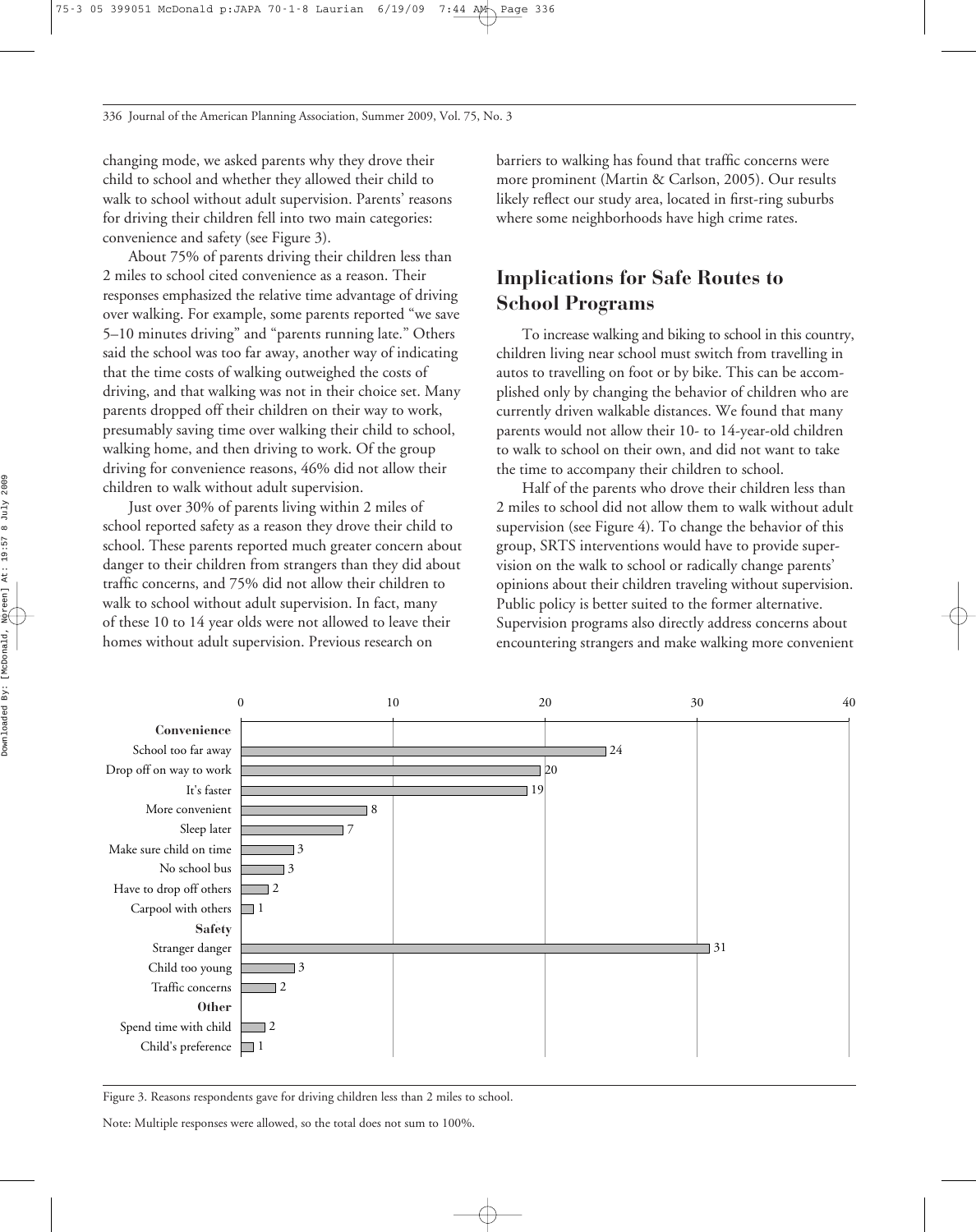

Figure 4. Percentage of parents reporting reasons for driving children less than 2 miles to school, and whether or not their children were allowed to walk without supervision.

by eliminating the time costs to parents of walking their child to school and returning home before beginning their own activities.

Shifting the travel patterns of the 50% of children who were driven to school even though they were allowed to walk without supervision is more challenging. Among these, parents with safety concerns might also switch behavior if children were supervised by trusted adults while walking to school. However, increasing walk rates among the nearly 40% of children who were allowed to walk by themselves but were driven for convenience may be more difficult (see Figure 4). For these families, the time costs of driving are presumably less than they would be if the child walked to school, and public policy may not be able to affect the relative time advantage of the auto. For example, it would take a student living three fourths of a mile from school about 15 minutes to walk or 5 minutes to drive. The family could use the travel time savings to sleep 10 minutes later in the morning or better coordinate with parents' travel schedules.

In summary, a SRTS program providing adult supervision and eliminating the parental time costs of walking children to school could address the concerns of 60% of parents who currently drive children less than 2 miles to school. If all of these children switched modes, the share of trips of less than 2 miles made by walking would increase

from the current level of 42% to just over 70%. In terms of the entire sample, this would represent an increase from the current level of 30% walking to school to just over 50% traveling on foot. While such extreme shifts are unlikely, our study suggests that the most effective way to convince drivers to walk would be programs that offer supervision for children as they walk to school.

# **Alignment of SRTS Interventions and Parental Concerns**

How well do current SRTS programs meet parents' requirements for adult supervision and convenience? The legislation stipulates that the majority of SRTS funds must be spent on infrastructure projects. While such projects can make these trips safer from traffic danger, they are not likely to change the behavior of parents who require adult supervision for their child or drive for convenience. Instead, noninfrastructure projects aiming to educate and encourage are more suited to addressing these issues. Currently, expenditures on these types of programs are limited to 10 to 30% of a state's SRTS budget.

The *Safe Routes to School Guide* (Pedestrian and Bicycle Information Center, 2008) identifies the most common noninfrastructure SRTS interventions. We assessed these policies (Table 2) to see whether they provided supervision or addressed parental time costs, and found few that addressed these issues. Only walking school buses and possibly parental education address both supervision and convenience concerns. Walking school buses are the most promising intervention because they provide adult supervision for the entire trip from home to school. They are described in detail in the next section. Other efforts, such as park and walk or on-campus walking activities, provide supervision for children while walking, but not for the trip from home to school. Rather they are intended to build excitement about walking. Parental education could affect behavior if it emphasizes children's age-dependent readiness for walking without adult supervision.

## **Walking School Buses**

A walking school bus (WSB) is a group of children led to school by an adult. WSBs range from informal agreements among neighbors to formal programs sponsored by the school or local community groups in which trained adults called *drivers* follow an assigned route and make stops at specified times. The WSB assures parents that their children will arrive at school on time and be supervised by an adult for the entire trip. It is also convenient, since the parent need not escort the child.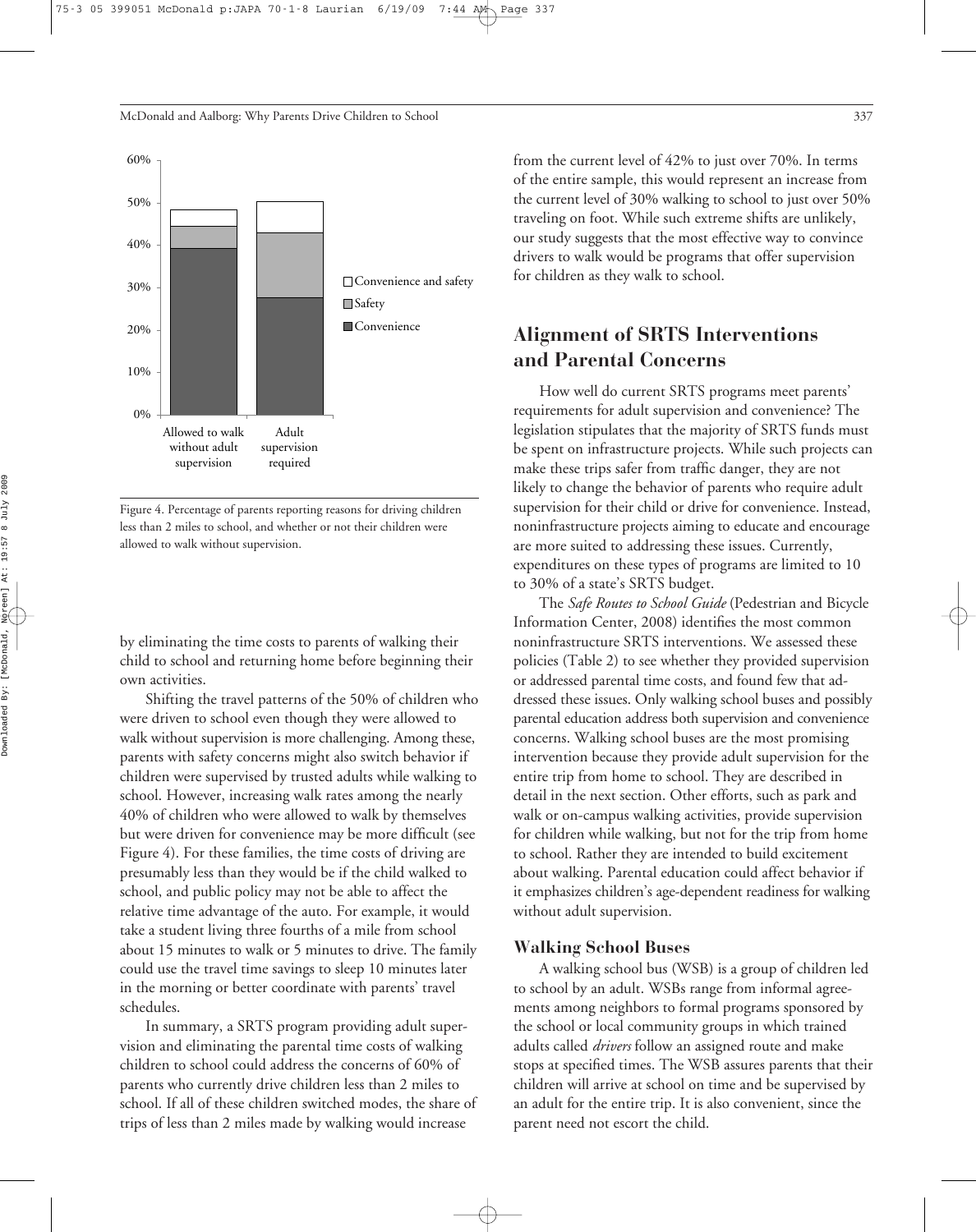Table 2. Noninfrastructure SRTS programs that address supervision and convenience concerns.

| Program                               | Address<br>concerns | <b>Address</b><br>supervision convenience<br>concerns |
|---------------------------------------|---------------------|-------------------------------------------------------|
| Encouragement                         |                     |                                                       |
| Walking school bus                    |                     |                                                       |
| Park and walk                         |                     |                                                       |
| On-campus walking activities          |                     |                                                       |
| Mileage clubs and contests            |                     |                                                       |
| Special events <sup>a</sup>           |                     |                                                       |
| Route maps with estimated walk times  |                     |                                                       |
| <b>Education</b>                      |                     |                                                       |
| Links to lesson plans                 |                     |                                                       |
| Pedestrian/bicycle safety instruction |                     |                                                       |
| Parental education                    |                     |                                                       |
| <b>Enforcement</b>                    |                     |                                                       |

Notes:

a. International Walk-to-School Day is an example of a special event.

Engwicht (1992) is credited with introducing the idea of a WSB. The first example documented in the literature occurred in 1996 in Canada (Kingham & Ussher, 2005). Programs have since begun in Denmark, the United Kingdom, New Zealand, Australia, and the United States (Mackett, Lucas, Paskins, & Turbin, 2003). There have been relatively few evaluations of WSB programs, but those that have been done provide evidence of strong social benefits. Surveys of parents and children in the United Kingdom and New Zealand found that both groups identified the opportunity to spend time with and get to know neighbors as a primary benefit (Kingham & Ussher, 2007; Mackett et al., 2003). From a transport perspective, the programs seem to be effective at increasing walk rates by attracting children who were previously driven to school. The British study found that many of the students using the WSB were former or occasional car riders (Mackett et al., 2003), and a study in Auckland found that most of the students using the WSB were previously driven to school (Collins & Kearns, 2005). Researchers studying the WSB in Christchurch, New Zealand found that students greatly improved their road safety skills, and parents became more familiar with the child's competence at navigating the public realm (Kingham & Ussher, 2007).

The National Center for SRTS provides information on how to start a WSB program (National Center for Safe Routes to School and Pedestrian and Bicycle Information Center, n.d.). They recommend an incremental approach

in which parents develop ad hoc walking groups that then may evolve into a larger program. This approach recognizes the administrative challenges of formal WSB programs, for which walking routes must be set and stops identified, volunteers recruited, and the program advertised every year. WSB programs are only likely to be popular with parents if they truly make life more convenient. This means that parents must not be unduly taxed with volunteering or organizing for the program.

The evaluations of WSB programs have noted how the administrative requirements can negatively affect participation. The longitudinal study of WSB in Christchurch found that over 50% of WSB routes ended after one year (Kingham & Ussher, 2005). A major reason for ending the routes was difficulty finding volunteers. The parents who had volunteered to serve as drivers felt overburdened and opted not to continue with the program. These results were echoed by a survey of WSB parents in England in which one group of parents reported substantial time savings because of the program, while another group reported losing time because they supervised the children while walking (Mackett et al., 2003). Such unequal volunteer and administration burdens are likely to make it difficult to sustain the program over time.

Kingham and Ussher (2005) recommended that schools and local governments provide more institutional support for WSB by coordinating volunteers and facilitating meetings. Another solution is to use local volunteers who are not necessarily parents as the WSB drivers. This could provide increased community interaction and lessen the time burden on parents. For example, the Walk There program sponsored by the Oregon Department of Environmental Quality planned to use seniors as WSB drivers. The program was never implemented because of liability concerns; a similar outcome occurred when walking advocates proposed using seniors to lead WSB in Larkspur, California (Baker, 2004).

In fact, liability is a primary reason for the lack of institutional support for WSB programs in the United States. Many American school districts are unwilling to formally sponsor WSB because they are concerned they would be liable for any injuries that occur during the walk to school (Baker, 2004). Since the 1980s, many state courts have held that schools are liable only if they were aware of a danger and did nothing to reduce the danger, which is considered "willful and wanton negligence" (Baker, 2004, n.p.). When schools transport students on schools buses, they assume the "responsibility of the parent or guardian" and will be "held liable for foreseeable injuries which are proximately related to the absence of supervision" (Katz, 2006, n.p.).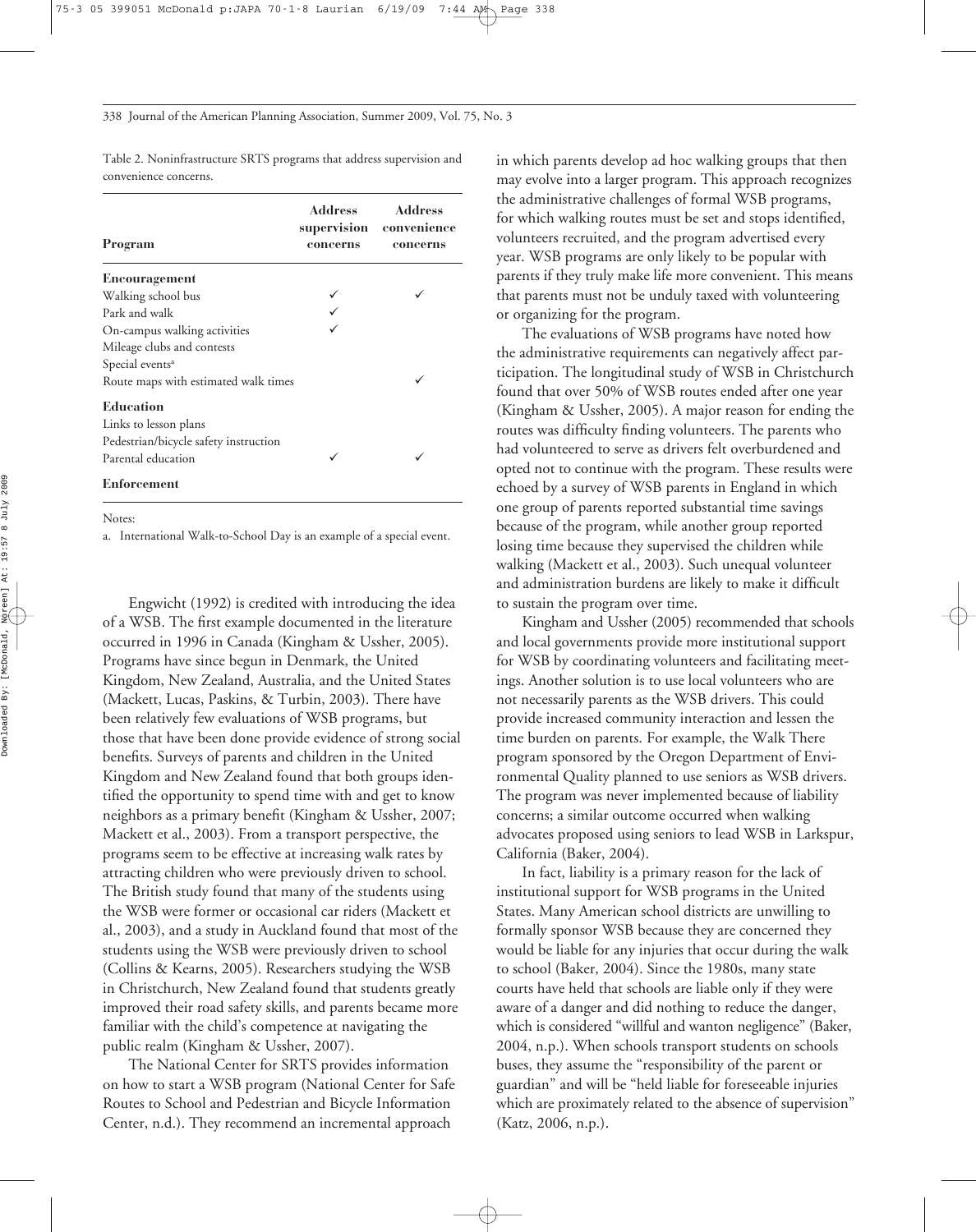Presumably a similar standard would exist if schools sponsored WSB routes. However, there have been no test cases, so it is not known exactly how the courts would interpret "foreseeable injuries" for WSB. However, strategies have emerged to address liability concerns. A school district can ensure that its umbrella insurance policy covers its SRTS program. This is the most comprehensive solution and, from a liability perspective, would treat walking to school in the same manner as taking the school bus. If school districts are unwilling to directly cover SRTS programs, insurance could be sought through other parties such as the Parent Teacher Association. Alternatively, if a community group assists with organizing the WSB, they may purchase insurance directly. For example, PedNet Missouri organizes a successful WSB program in Columbia and has purchased liability insurance for that program.

# **Making Pupil Transportation Multimodal**

Our analysis of what it takes to increase the proportion of students walking to schools suggests that WSB programs could be important. However, these programs will not be successful and sustainable without administrative support and liability coverage. In other words, it must be someone's job to create a successful WSB program. Under the federal SRTS guidelines, this can be difficult to accomplish. Funds for noninfrastructure projects are limited to 10 to 30% of a state's total funding, and, in some states, the noninfrastructure funds must be used for programs, not salaries. A few places, such as Marin County, have addressed this challenge by taxing themselves to provide a dedicated funding stream for SRTS programs (Marin County Bicycle Coalition, 2008). However, this is rare.

As diesel fuel prices rise and interest in SRTS programs increases it seems logical to think about pupil transportation as a multimodal function. Currently, pupil transportation departments provide state-mandated yellow school bus service, but are not involved with other modes of school access. Part of this has to do with the genesis of pupil transportation. The government's involvement in pupil transportation dates to the 1800s, when education reformers promoted school consolidation. Before public schools could consolidate they often had to make arrangements to transport students who would live very far from their new schools (Smith, 1972). Over time, this has evolved into statutes in a majority of states that require school districts to provide transport to students living more than 1 or 2 miles from their schools (McDonald & Howlett, 2007).

Many states also offer transport to students who live less than 1 mile from school, but face hazardous walking conditions. Some, but not all, require that state-mandated transport be provided at no cost to students, and many states offer partial reimbursement to school districts for transport expenses. The cost of the current U.S. pupil transportation system was \$17 billion in 2003–2004, or approximately 4% of all school expenditures (U.S. Census Bureau, 2006).

Pupil transportation has evolved incrementally from a service designed to assist the few students living very far from school to one charged with getting a majority of students to school. As service expanded, there was no reassessment of modal options. There are some analogies between current pupil transportation approaches and transportation planning prior to 1990. The 1991 Intermodal Surface Transportation Efficiency Act (ISTEA) gave state and regional transportation agencies more flexibility to meet mobility goals by spending on something other than autooriented infrastructure. It also required each state Department of Transportation to hire a bicycle and pedestrian coordinator for "promoting and facilitating the increased use of nonmotorized modes of transportation, including developing facilities for the use of pedestrians and bicyclists and public education, promotional, and safety programs for using such facilities" (ISTEA, 1991).

No such requirements exist for pupil transportation. However, there are a few districts that have staff dedicated to options other than school buses. For example, the 4-J school district in Eugene, OR, has hired a full-time employee to manage the SRTS program. In other areas, such as Marin County, nonprofit and advocacy groups have hired staff to manage the SRTS programs. Currently, the examples are limited. However, they highlight the potential for schools to think more holistically about transport options. For example, school district staff could manage SRTS programs and school districts could consider the economic tradeoffs between expanding school bus service and encouraging walking and biking. Recent increases in diesel fuel costs caused many school districts to reduce school bus service (de Vise, 2008), raising the possibility of using some pupil transportation funds to support children walking to school. For example, the funds might be used to fund a transportation staff member to develop walking routes, coordinate volunteers, and inform parents about the programs. Going even further, districts could hire adults to walk specified routes and pick up children along the way. Any of these options would represent a major change in the business of pupil transportation and would likely face opposition. However, it should be possible to develop pilot programs to test the efficacy of such programs.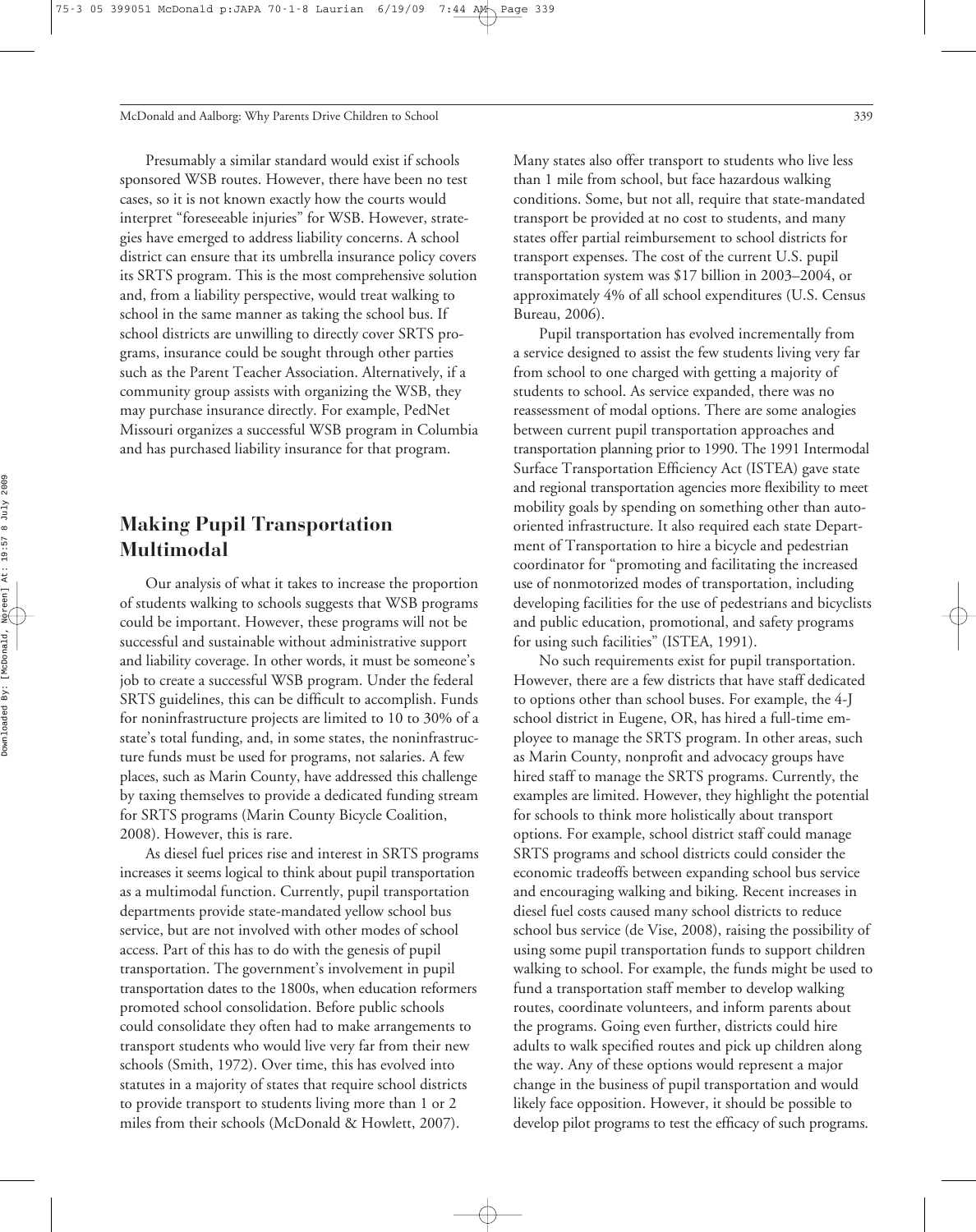# **Equity and Walking to School**

Finally, the issue of equity has not been prominent in discussions of SRTS programs. We know that minority and low-income youth walk to school at rates two to three times those of White students (McDonald, 2008b). We also know that the pedestrian injury rates are much higher for minority youth (Agran, Winn, Anderson, & Del Valle, 1998; Centers for Disease Control Web-Based Injury Statistics Query and Reporting System, 2007). This suggests the potential for conflict between the program's dual goals of a) increasing the number of children who walk and bike to school and b) making travel safer for current and new walkers. To improve the safety of walking to school and reduce child pedestrian injuries, SRTS funds should be targeted at schools where children are currently walking. These schools will be disproportionately urban, with large low-income and minority populations. However, improving safety may not increase walk rates much at such schools because they are already high. Increasing walk rates requires children and their parents to switch from driving to walking, and thus must focus on children who are not already walking to school. These children, who are more likely to be White and suburban, have other options and must be convinced to walk.

This conflict is common to many transportation programs where concerns about distributional and geographic equity conflict with income and race-based definitions of equity. For example, many transit agencies aim to attract *choice riders*, who could choose to drive instead. Attracting choice riders often requires rail extensions into low density suburban areas where transit is inefficient (Crane & Schweitzer, 2003). As happened in Los Angeles in the 1990s, funding such rail expansion can reduce service for those already riding transit (Garrett & Taylor, 1999; Grengs, 2002). Similarly, the SRTS program can aim to attract *choice walkers* who will often be White and will often live in suburban areas poorly suited to walking, or it can aim to improve infrastructure in areas where many children are already walking.

There is no simple solution to this issue. However, states regulating SRTS programs could bring attention to the issue and provide baseline funding for low-income areas. For example, states could consider area socioeconomic status in evaluating SRTS applications, provide additional assistance to disadvantaged areas in the application process, or set aside a portion of SRTS funds for low-income and minority areas.

## **Conclusions**

To increase rates of walking to school, our study shows that SRTS program managers should offer noninfrastructure programs that provide adult supervision and decrease the parental time costs of walking a child to school. We estimate a program addressing these concerns could affect the behavior of 60% of parents who currently drive their children less than 2 miles to school.

However, SRTS programs have emphasized the importance of improving traffic safety as a means of increasing walking to school and decreasing injury. While safety is an important concern, our study suggests that in urban and higher density suburban areas improving traffic safety is not sufficient to convince families to change their school travel behavior. One approach that can meet parental requirements for supervision and convenience is the WSB, in which parents or community volunteers share responsibility for walking groups of children to school. SRTS program managers can facilitate the creation of such programs in their areas by designating routes and recruiting volunteers.

There is also an institutional aspect that needs to be considered; it may be time for school districts' pupil transportation departments to consider other modes of transportation in addition to school buses.

Finally, the SRTS program's stated goals of increasing walking and making walking safer sometimes conflict. Encouraging more children to walk by choice may take resources that could otherwise be used to improve traffic safety in low-income and minority areas that have high walk rates and high pedestrian injury rates. State SRTS coordinators can work to increase access to SRTS funds in disadvantaged areas through grant evaluation criteria, application assistance, and programmatic set-asides.

#### **Acknowledgments**

We would like to acknowledge the assistance of three anonymous reviewers whose comments were very helpful in revising the article.

#### **Notes**

**1.** A *trip to school* refers to the trip a student makes between home and school, generally in the morning. Available modes are usually auto, bike, walk, school bus, and transit.

**2.** This is from the author's calculations, based on data from McDonald (2007).

#### **References**

**Agran, P. F.**, Winn, D. G., Anderson, C. L., & Del Valle, C. (1998). Family, social, and cultural factors in pedestrian injuries among Hispanic children. *Injury Prevention, 4*(3), 188–193.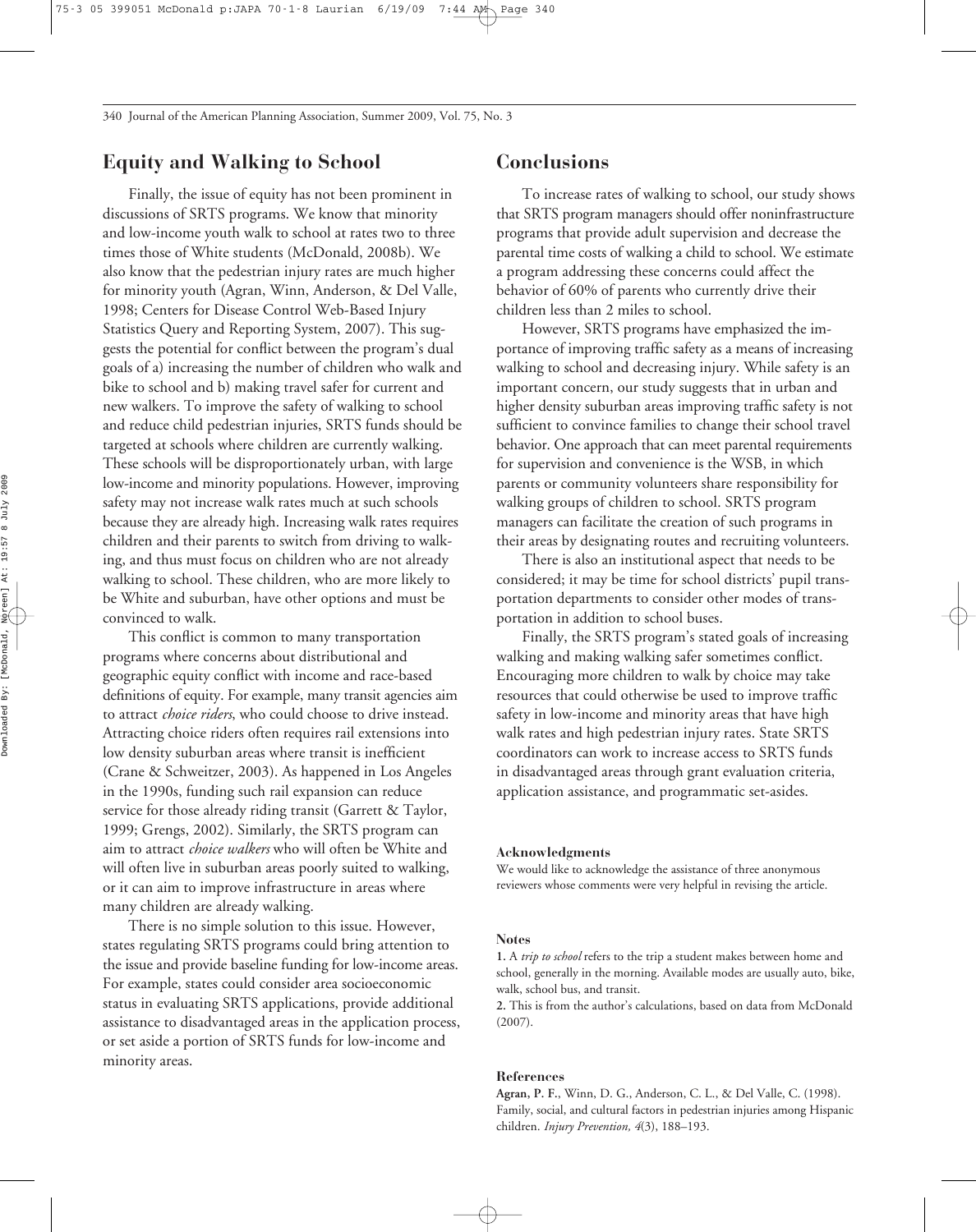(2005). Evaluation of the California Safe Routes to School legislation: Urban form changes and children's active transportation to school. *American Journal of Preventive Medicine, 28* (2S2), 134–140.

**Boarnet, M.**, Day, K., Anderson, C., McMillan, T., & Alfonzo, M. (2005). California's Safe Routes to School program: Impacts on walking, bicycling and pedestrian safety. *Journal of the American Planning Association, 71* (3), 301–317.

**Bradshaw, R.** (1995). Why do parents drive their children to school? *Traffic Engineering and Control, 36* (1), 16–19.

**Centers for Disease Control Web-Based Injury Statistics Query and Reporting System.** (2007). WISQARS fatal injuries: Mortality reports. Retrieved May 5, 2008, from http://webappa.cdc.gov/sasweb/ncipc/ mortrate.html

**Cervero, R.**, & Duncan, M. (2003). Walking, bicycling, and urban landscapes: Evidence from the San Francisco Bay Area. *American Journal of Public Health, 93* (9), 1478–1483.

**Collins, D. C.**, & Kearns, R. A. (2005). Geographies of inequality: Child pedestrian injury and walking school buses in Auckland, New Zealand. *Social Science and Medicine, 60* (1), 61–69.

**Cooper, A.**, Page, A., Foster, L., & Qahwaji, D. (2003). Commuting to school: Are children who walk more physically active. *American Journal of Preventive Medicine, 25* (4), 273–276.

**Crane, R.**, & Schweitzer, L. A. (2003). Transport and sustainability: The role of the built environment. *Built Environment, 29* (3), 238–252. **Davis, A.**, & Jones, L. J. (1996). Children in the urban environment: An issue for the new public health agenda. *Health and Place, 2* (2), 107-113. **de Vise, D.** (2008, June 23). Fuel costs may force some kids to walk: Montgomery weights altering school bus rules. *Washington Post,* p. 1. **Dellinger, A. M.** & Staunton, C. E. (2002). Barriers to children walking and biking to school—United States, 1999. *MMWR Morbidity and Mortality Weekly Report, 51* (32), 701–704.

Downloaded By: [McDonald, Noreen] At: 19:57 8 July 2009

July

**Engwicht, D.** (1992). *Towards an eco-city: Calming the traffic*. Sydney, Australia: Envirobook.

**Federal Highway Administration.** (n. d.). FHWA program guidance: Safe Routes to School (SRTS). Retrieved June 2, 2008, from http://safety.fhwa.dot.gov/saferoutes/srtsguidance.htm

**Garrett, M.**, & Taylor, B. (1999). Reconsidering social equity in public transit. *Berkeley Planning Journal, 13*, 6–27.

**Gordon, N.** (2006). *How does the adult Kaiser Permanente membership in northern California compare with the larger community?* Oakland, CA: Kaiser Permanente Division of Research.

**Government Accountability Office.** (2008). *Safe Routes to School: Progress in implementing the program, but a comprehensive plan to evaluate program outcomes is needed* (No. GAO-08-789). Washington, DC: Author.

**Grengs, J.** (2002). Community-based planning as a source of political change: The transit equity movement of Los Angeles' Bus Riders Union. *Journal of the American Planning Association, 68* (2), 165–178.

**Ham, S.**, Martin, S., & Kohl, H. W. III. (2008). Changes in the percentages of students who walk or bike to school—United States, 1969 and 2001. *Journal of Physical Activity and Health, 5* (2), 205–215. **Handy, S.** (2005). *Critical assessment of the literature on the relationships among transportation, land use, and physical activity* (Special Report 282). Washington, DC: Transportation Research Board.

**Hillman, M.**, Adams, J., & Whitelegg, J. (1990). *One false move. . . . A study of children's independent mobility*. London: Policy Studies Institute.

**Intermodal Surface Transportation Efficiency Act. (1991).** 23 U.S. Code §217(d).

**Joshi, M. S.**, & MacLean, M. (1995). Parental attitudes to children's journeys to school. *World Transportation Policy and Practice, 1* (4), 29–36.

**Katz, G. S.** (2006). Liability of schools and school bus operators in personal injury claims brought by students in New York. Retrieved December 15, 2008, from http://www.wilsonelser.com/files/repository/ GL\_NY\_school\_bus\_liability\_AlertNov2006.pdf

**Kingham, S.**, & Ussher, S. (2005). Ticket to a sustainable future: An evaluation of the long-term durability of the walking school bus programme in Christchurch, New Zealand. *Transport Policy, 12* (4), 314–323.

**Kingham, S.**, & Ussher, S. (2007). An assessment of the benefits of the walking school bus in Christchurch, New Zealand. *Transportation Research Part A: Policy and Practice, 41* (6), 502–510.

**Koushki, P. A.**, Al-Fadhala, S., Al-Saleh, O., & Aljassar, A. H. (2002). Urban air pollution impact of modal shift in school transportation in Kuwait. *Journal of Urban Planning & Development, 128* (2), 89–104. **Krieger, N.** (1992). Overcoming the absence of socioeconomic data in medical records: Validation and application of a census-based methodology. *American Journal of Public Health, 82* (5), 703–710. **Mackett, R.**, Brown, B., Gong, Y., Kitazawa, K., & Paskins, J. (2007). Children's independent movement in the local environment. *Built Environment, 33* (4), 454–468.

**Mackett, R.**, Lucas, L., Paskins, J., & Turbin, J. (2003). A methodology for evaluating walking buses as an instrument of urban transport policy. *Transport Policy, 10* (3), 179–186.

**Marin County Bicycle Coalition.** (2008). Safe Routes to School. Retrieved November 5, 2008, from http://www.saferoutestoschools.org/about.shtml **Martin, S.**, & Carlson, S. (2005). Barriers to children walking to or from school—United States, 2004. *MMWR Morbidity & Mortality Weekly Report, 54* (38), 949–952.

**Matthews, M.** (1992). *Making sense of place: Children's understanding of large-scale environments*. Savage, MD: Barnes & Noble Books.

**McDonald, N. C.** (2007). Active transportation to school: Trends among U.S. schoolchildren, 1969–2001. *American Journal of Preventive Medicine, 32* (6), 509–516.

**McDonald, N. C.** (2008a). Children's mode choice for the school trip: The role of distance and school location in walking to school. *Transportation, 35* (1), 23–35.

**McDonald, N. C.** (2008b). Critical factors for active transportation to school among low-income and minority students: Evidence from the 2001 National Household Travel Survey. *American Journal of Preventive Medicine, 34* (4), 341–344.

**McDonald, N. C.** & Howlett, M. (2007). Funding for pupil transportation: Framework for analysis. *Transportation Research Record, 2009*, 98–103.

**McDonald, N. C.**, Librera, S., & Deakin, E. (2004). Free transit for low-income youth: Experience in the San Francisco Bay Area. *Transportation Research Record, 1887*, 153–160.

**McMillan, T.** (2007). The relative influence of urban form on a child's travel mode to school. *Transportation Research A, Policy and Practice, 41* (1), 69–79.

**National Center for Safe Routes to School and Pedestrian and Bicycle Information Center.** (n.d.) *The walking school bus: Combining safety, fun and the walk to school.* Chapel Hill, NC: University of North Carolina Highway Safety Research Center. Retrieved April 16, 2009, from http://www.saferoutesinfo.org/guide/walking\_school\_bus/pdf/ wsb\_guide.pdf